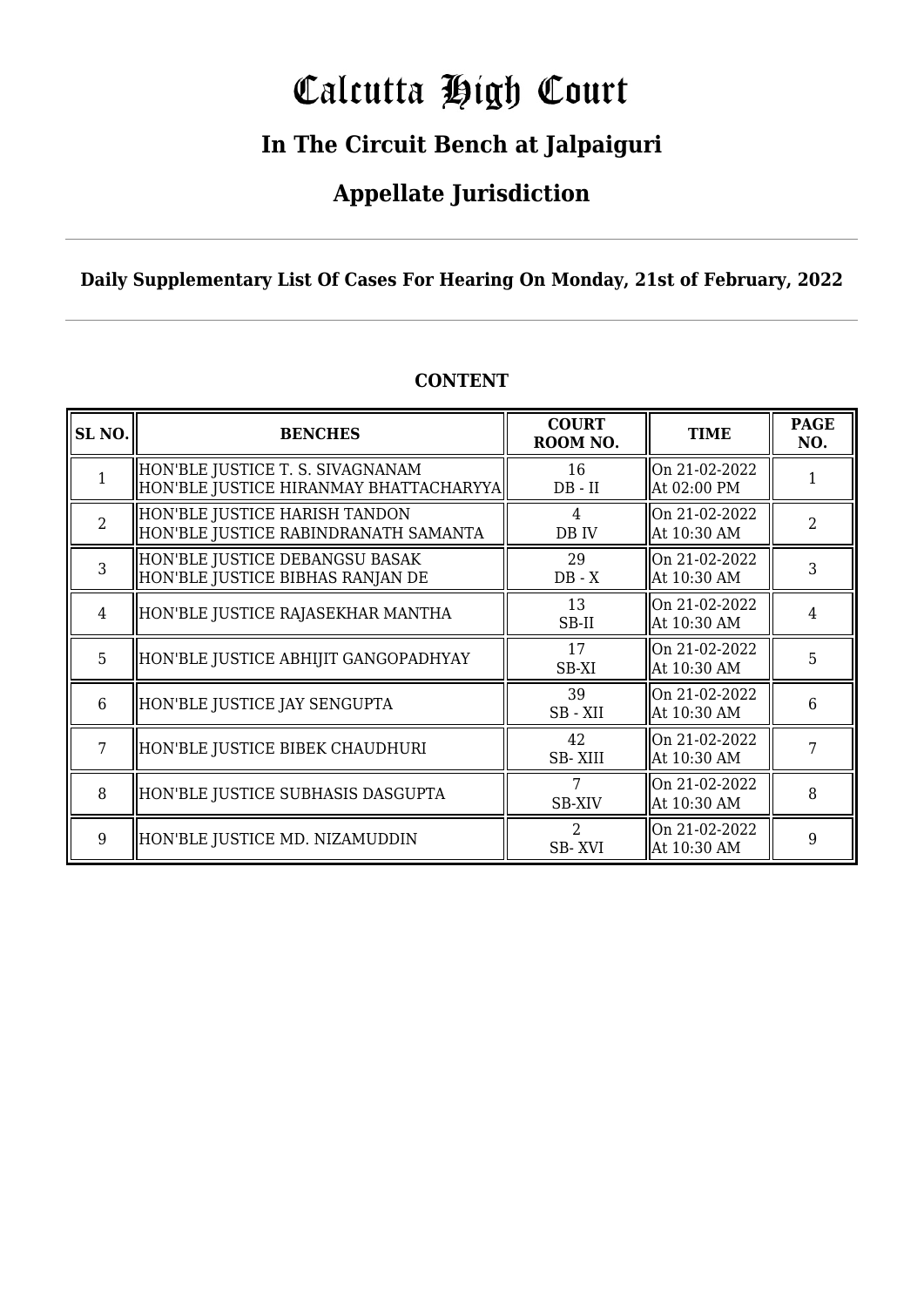

**DAILY CAUSELIST For Monday The 21st February 2022**

**COURT NO. 16**

**DIVISION BENCH (DB - II)**

**AT 2:00 PM**

**HON'BLE JUSTICE T. S. SIVAGNANAM HON'BLE JUSTICE HIRANMAY BHATTACHARYYA (VIA VIDEO CONFERENCE)**

**FROM PRINCIPAL BENCH**

**SPECIAL NOTE : JALPAIGURI MATTERS WILL BE TAKEN UP ON 21.02.2022 FIRST AT 2.00 P.M.**

#### **FOR ADMISSION**

| 1 | MAT/10/2022       | UNION OF INDIA AND ORS<br>VS<br>KAUSHIK SAHA AND ANR                                      | TAPAN BHANJA        |
|---|-------------------|-------------------------------------------------------------------------------------------|---------------------|
|   | IA NO: CAN/1/2022 |                                                                                           |                     |
| 2 | MAT/11/2022       | UNION OF INDIA AND ORS<br>VS<br>WHOLE LEAF TOBACCO<br>VENTURES PRIVATE<br>LIMITED AND ORS | <b>TAPAN BHANJA</b> |
|   |                   |                                                                                           |                     |

IA NO: CAN/1/2022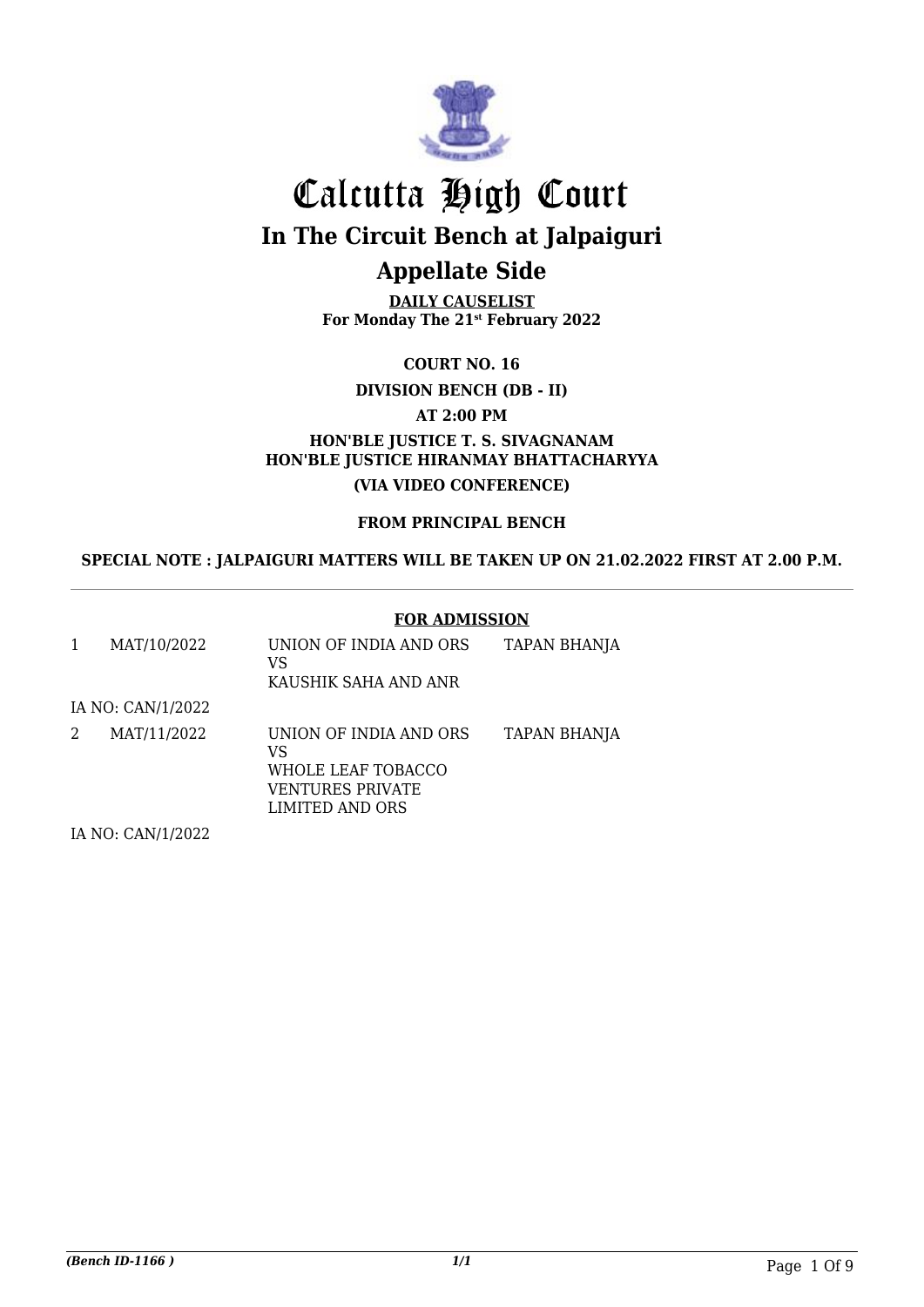

**DAILY CAUSELIST For Monday The 21st February 2022**

**COURT NO. 4**

**DIVISION BENCH (DB IV)**

**AT 10:30 AM**

**HON'BLE JUSTICE HARISH TANDON HON'BLE JUSTICE RABINDRANATH SAMANTA (VIA VIDEO CONFERENCE)**

**FROM PRINCIPAL BENCH**

#### **APPLICATION**

1 MAT/8/2022 ZIARUL RAHAMAN

VS THE STATE OF WEST BENGAL AND ORS

SAKTI PADA JANA

IA NO: CAN/1/2022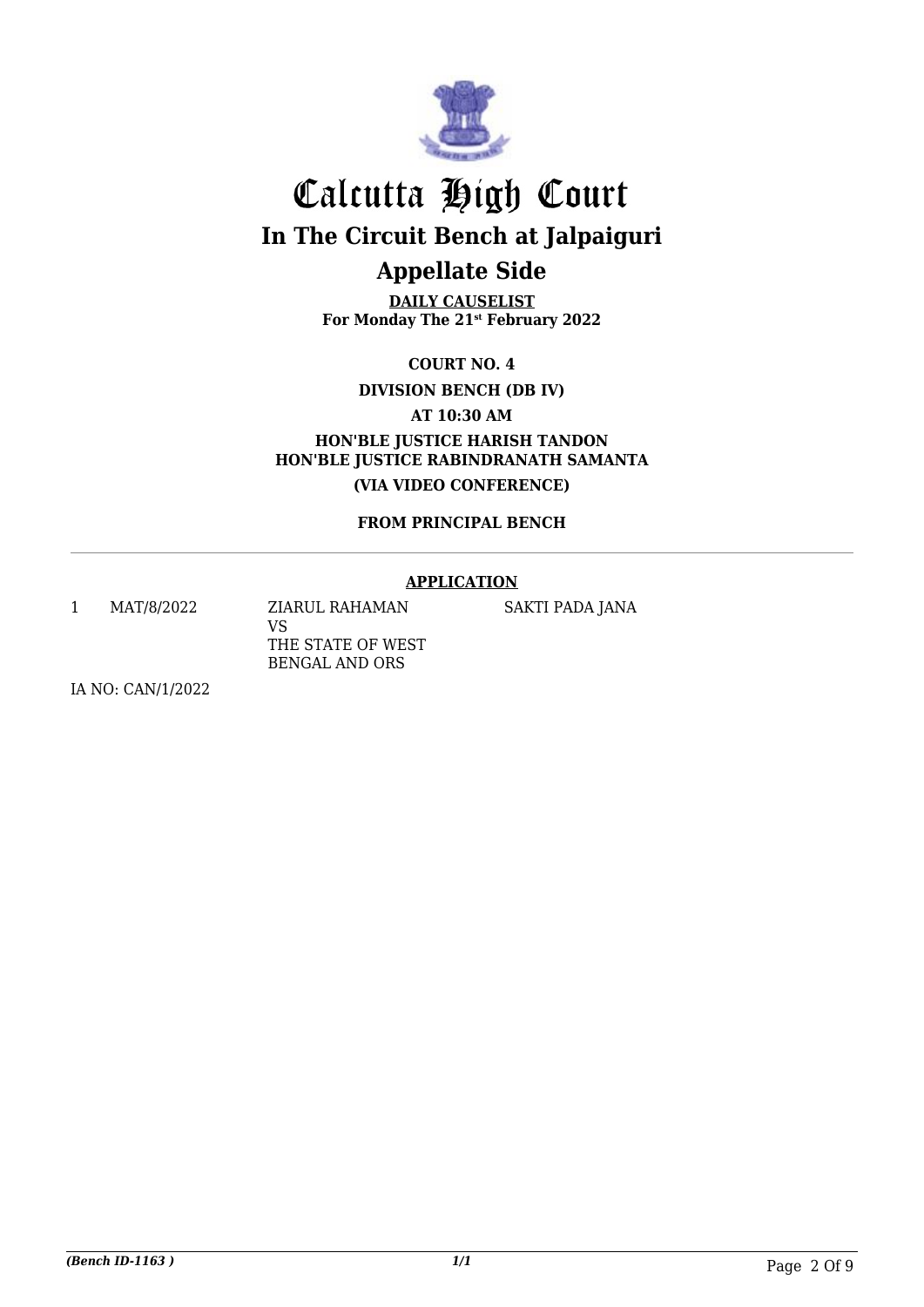

**DAILY CAUSELIST For Monday The 21st February 2022**

**COURT NO. 29 DIVISION BENCH (DB - X) AT 10:30 AM HON'BLE JUSTICE DEBANGSU BASAK HON'BLE JUSTICE BIBHAS RANJAN DE (VIA VIDEO CONFERENCE)**

### **FROM PRINCIPAL BENCH**

#### **APPLICATION FOR ANTICIPATORY BAIL**

| 1 | CRM(A)/105/2022                 | <b>BIPARNA BARMAN</b><br>VS<br>State of West Bengal | <b>ASHOK HALDER</b>     |
|---|---------------------------------|-----------------------------------------------------|-------------------------|
| 2 | CRM(A)/106/2022                 | NARAYAN DEBNATH@NARU<br>VS                          | MADHUSHRI DUTTA         |
|   |                                 | State of West Bengal                                |                         |
|   |                                 | <b>APPLICATION FOR BAIL</b>                         |                         |
| 3 | CRM(NDPS)/40/2022 RABIUL SEKH   | VS                                                  | <b>ANIRBAN BANERJEE</b> |
|   |                                 | State of West Bengal                                |                         |
| 4 | CRM(NDPS)/49/2022 PROKASH DUBEY | VS                                                  | <b>SUMAN SEHANABIS</b>  |
|   |                                 | State of West Bengal                                |                         |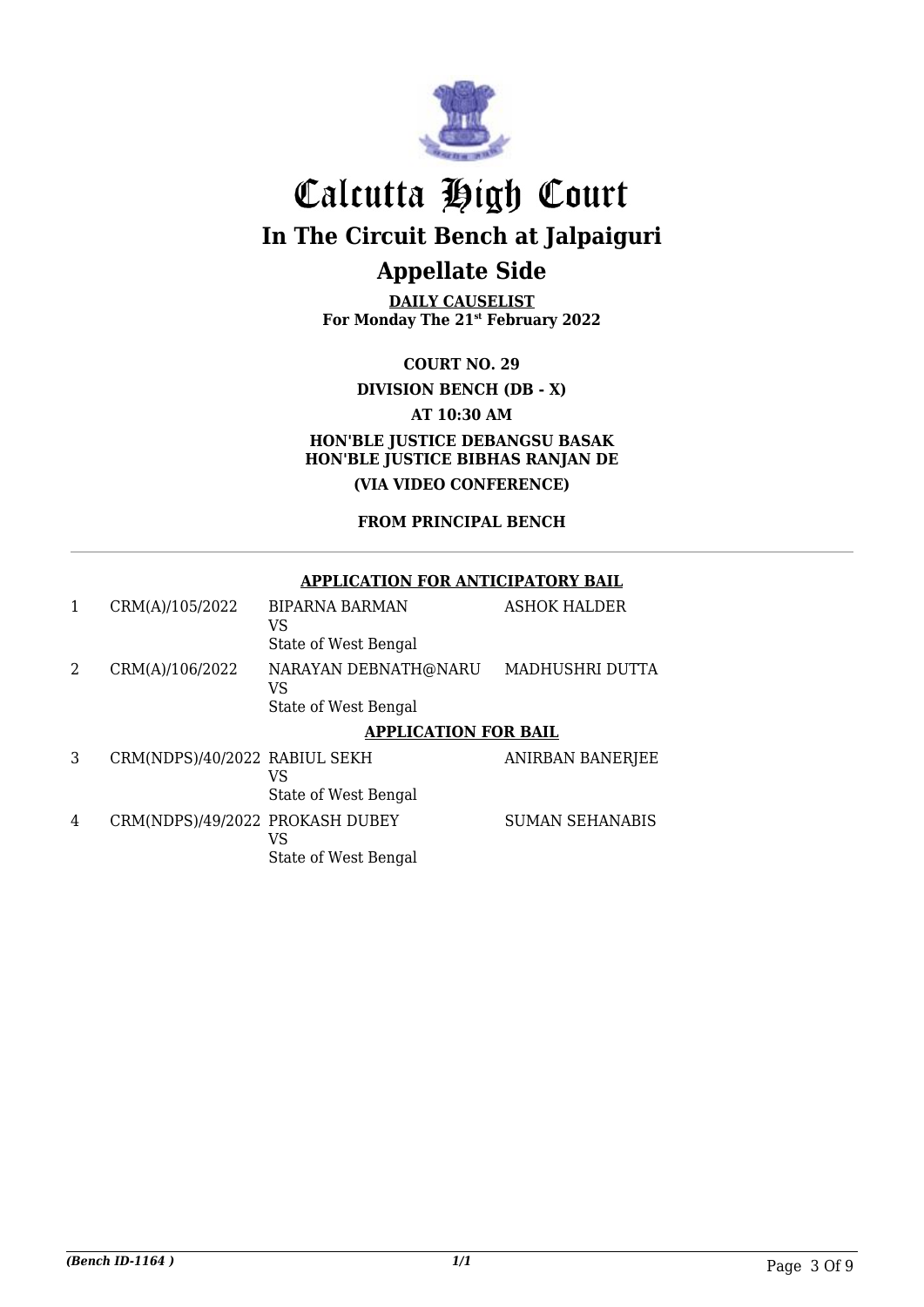

**DAILY CAUSELIST For Monday The 21st February 2022**

**COURT NO. 13 SINGLE BENCH (SB-II) AT 10:30 AM HON'BLE JUSTICE RAJASEKHAR MANTHA (VIA VIDEO CONFERENCE)**

**FROM PRINCIPAL BENCH**

#### **NEW MOTION**

| 1 | WPA/355/2022 | AMIR HOSSAIN<br>VS<br>STATE OF WEST BENGAL<br>AND ORS.  | JOYJIT DUTTA        |
|---|--------------|---------------------------------------------------------|---------------------|
| 2 | WPA/374/2022 | SAILESH AGARWAL<br>VS<br>STATE BANK OF INDIA AND<br>ORS | ABHISHEK ACHARYA    |
|   |              | <b>MOTION</b>                                           |                     |
| 3 | WPA/367/2022 | PABAN CHHETRI AND ORS<br>VS<br>STATE OF WEST BENGAL     | <b>ARIJIT GHOSH</b> |

AND ORS.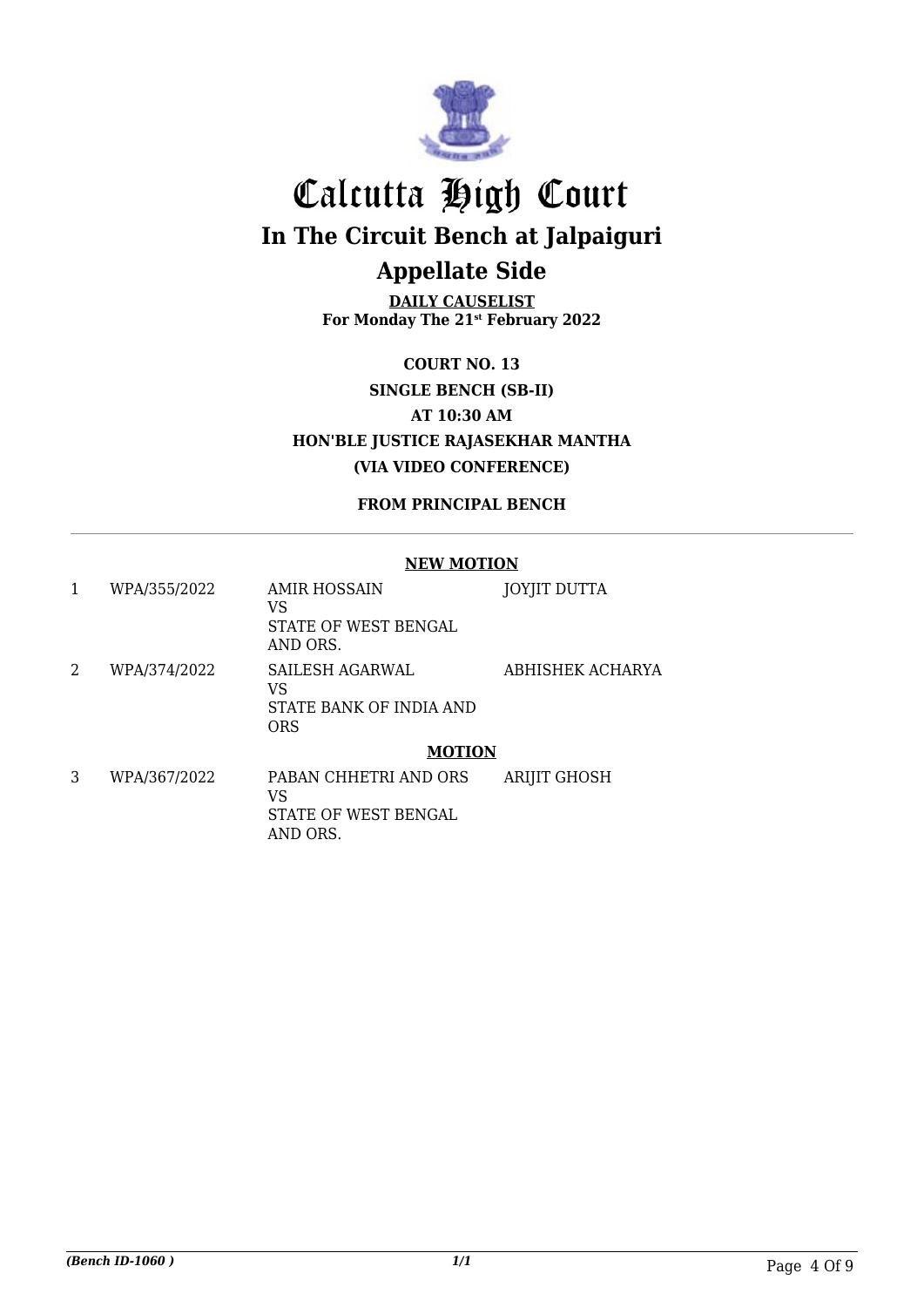

**DAILY CAUSELIST For Monday The 21st February 2022**

**COURT NO. 17 SINGLE BENCH (SB-XI) AT 10:30 AM HON'BLE JUSTICE ABHIJIT GANGOPADHYAY (VIA VIDEO CONFERENCE)**

**FROM PRINCIPAL BENCH**

#### **MOTION**

| 1 | WPA/317/2022 | SANTOSH RAI<br>VS<br>STATE OF WEST BENGAL<br>AND ORS.                                | HARIPADA NAYAK |
|---|--------------|--------------------------------------------------------------------------------------|----------------|
| 2 | WPA/318/2022 | SHYAMAL KUMAR<br><b>CHAKRABORTY</b><br>VS<br>STATE OF WEST BENGAL<br>AND ORS.        | HARIPADA NAYAK |
| 3 | WPA/319/2022 | <b>AGHORE NATH</b><br><b>BHATTACHARYYA</b><br>VS<br>STATE OF WEST BENGAL<br>AND ORS. | HARIPADA NAYAK |
| 4 | WPA/403/2022 | <b>MOUMITA DAS</b><br>VS<br>STATE OF WEST BENGAL<br>AND ORS.                         | MAHABOOB AHMED |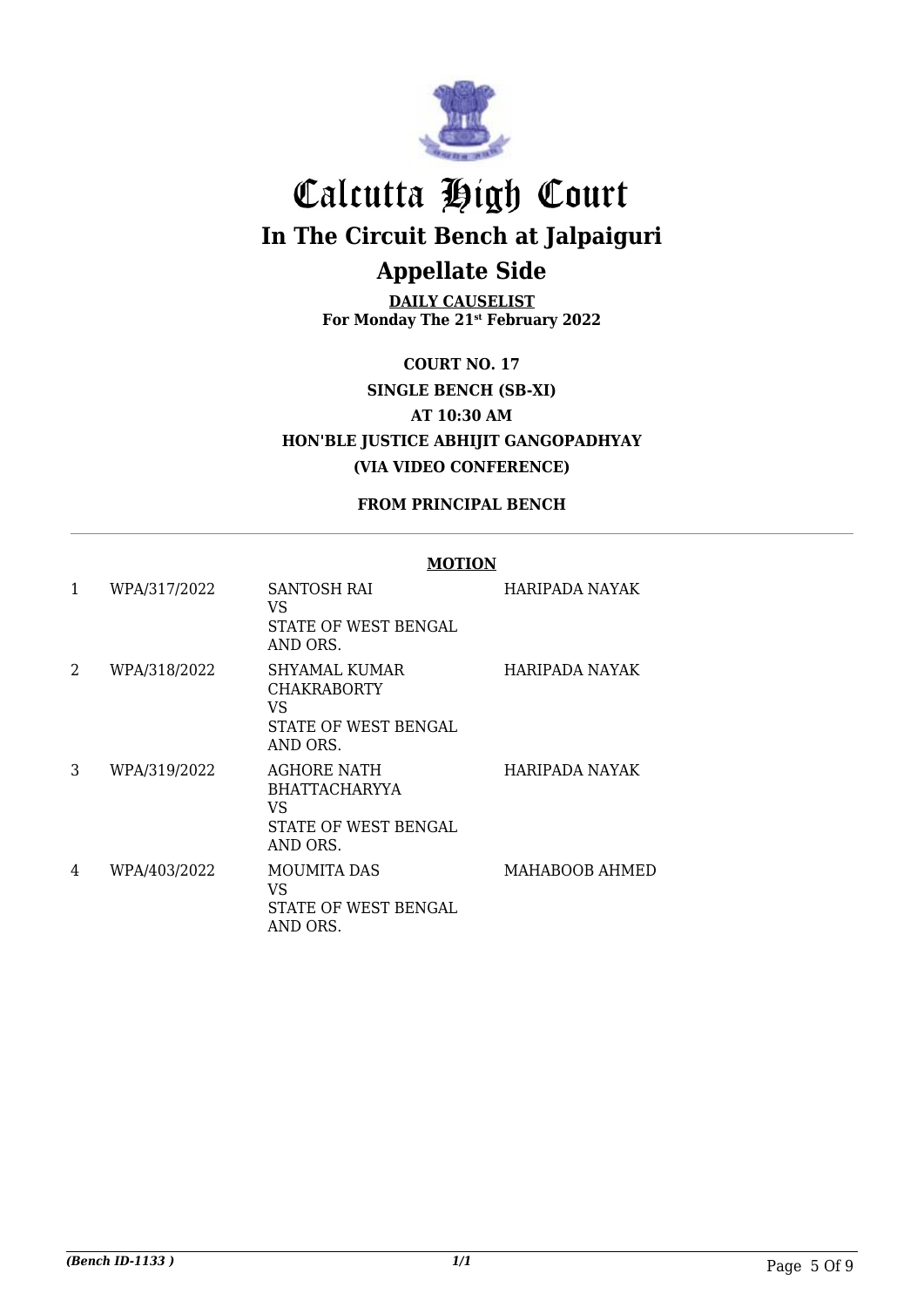

**DAILY CAUSELIST For Monday The 21st February 2022**

**COURT NO. 39 SINGLE BENCH (SB - XII) AT 10:30 AM HON'BLE JUSTICE JAY SENGUPTA (VIA VIDEO CONFERENCE)**

**FROM PRINCIPAL BENCH**

#### **CRIMINAL REVISION**

| CRR/18/2022 | SUBHAJIT CHAKRABORTY<br>VS<br>UDAY SANKAR PAUL<br><b>CHOWDHURY</b> | ARNAB SAHA     |
|-------------|--------------------------------------------------------------------|----------------|
| CRR/19/2022 | REBA BISWAS AND ORS<br>VS<br>State of West Bengal AND<br>ANR       | ANCHITA SARKAR |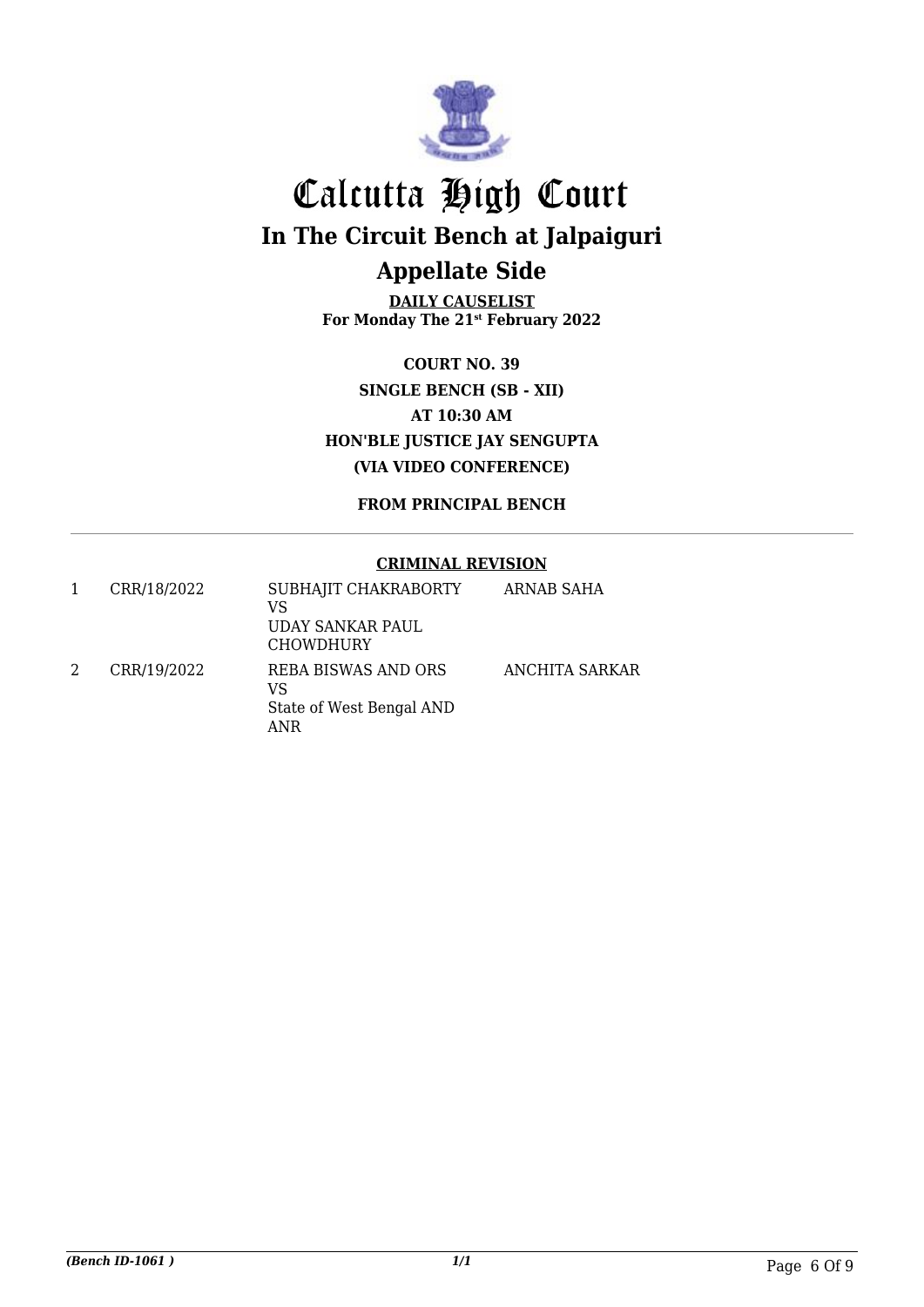

**DAILY CAUSELIST For Monday The 21st February 2022**

**COURT NO. 42 SINGLE BENCH (SB- XIII) AT 10:30 AM HON'BLE JUSTICE BIBEK CHAUDHURI (VIA VIDEO CONFERENCE)**

**FROM PRINCIPAL BENCH**

#### **TO BE MENTIONED**

1 CRA/37/2019  $[Pt.I+II+1 P.B. +$ 4(FOUR) FILES LCR]

SURESH DUTT SHARMA ALIAS S.D. SHARMA VS State of West Bengal Through CBI

TAPES CHANDRA BHATTACHARYA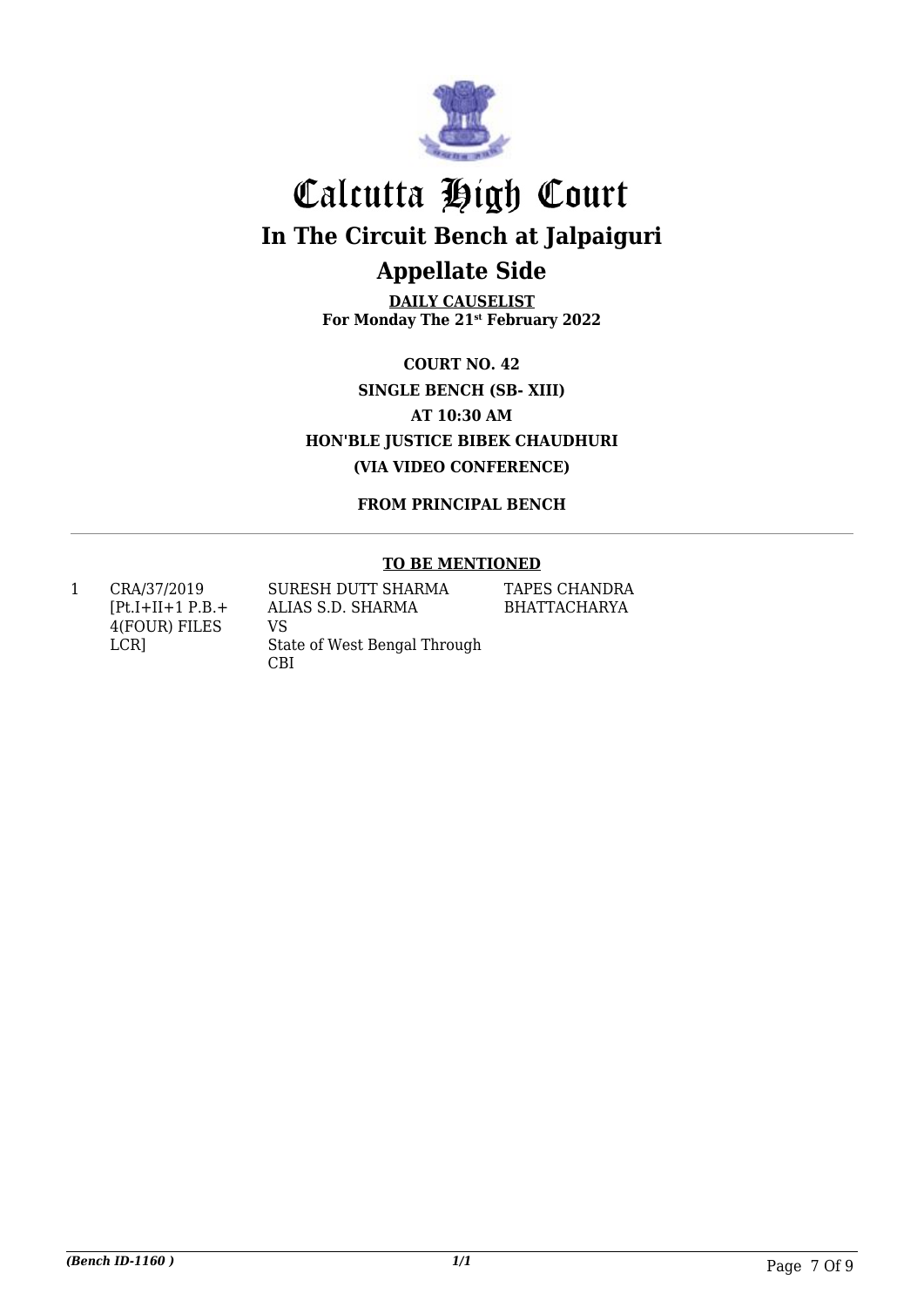

**DAILY CAUSELIST For Monday The 21st February 2022**

**COURT NO. 7 SINGLE BENCH (SB-XIV) AT 10:30 AM HON'BLE JUSTICE SUBHASIS DASGUPTA (VIA VIDEO CONFERENCE)**

**FROM PRINCIPAL BENCH**

### **CIVIL REVISION**

1 CO/10/2022 SMT SUKANYA DUTTA VS MALABYA TEWARI

SUPRATIK BASU